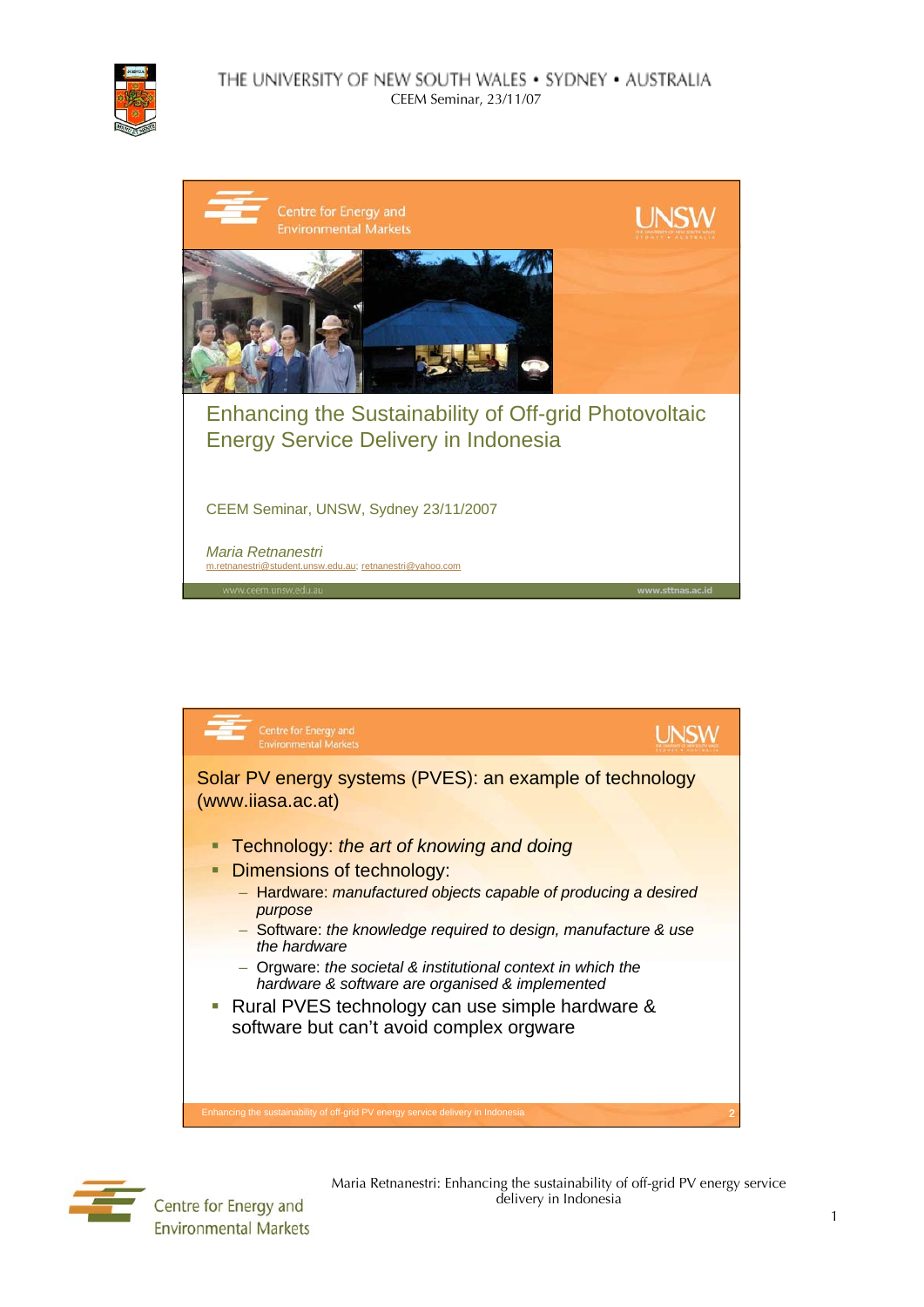

| <b>PVES - Technology viability issues</b>                                        |                                                                                                                                                                                                                                                                                                                                  |  |
|----------------------------------------------------------------------------------|----------------------------------------------------------------------------------------------------------------------------------------------------------------------------------------------------------------------------------------------------------------------------------------------------------------------------------|--|
|                                                                                  |                                                                                                                                                                                                                                                                                                                                  |  |
| <b>Dimension</b>                                                                 | <b>Weaknesses &amp; Opportunities</b>                                                                                                                                                                                                                                                                                            |  |
| Institutional<br>(orgware)                                                       | Areas of weakness: Institutional infrastructure; performance monitoring; local<br>capable agents<br>Opportunities: Improved technology transfer; capacity building; best practice<br>guidelines; capacity building, education & training                                                                                         |  |
| Financial<br>(orgware)                                                           | Areas of weakness: hardware first cost barriers; financial sustainability; income-<br>generating activities; maintenance costs; planning for refurbishment &<br>replacement; decentralised & scattered market<br>Opportunities: avoided expenditure on T&D & fuel; business skill development;<br>micro-finance; smart subsidies |  |
| Hardware &<br>software                                                           | Areas of weakness: hardware reliability, maintainability & operating life;<br>software skills for end-users<br>Opportunities: Modularity & rapid deployment; installation & maintenance<br>services, system warranties; user education & networking                                                                              |  |
| Social<br>(orgware)                                                              | <i>Areas of weakness: centralised, technocratic approach; equity &amp; cultural issues</i><br>Opportunities: job creation; education & health services; energy security;<br>social inclusion & autonomy; income generation; provision of multiple services                                                                       |  |
| Environmental<br>(orgware)                                                       | Areas of weakness: waste management; life-cycle assessment<br>Opportunities: reduction in direct & indirect environmental impacts                                                                                                                                                                                                |  |
| Enhancing the sustainability of off-grid PV energy service delivery in Indonesia |                                                                                                                                                                                                                                                                                                                                  |  |





Centre for Energy and **Environmental Markets**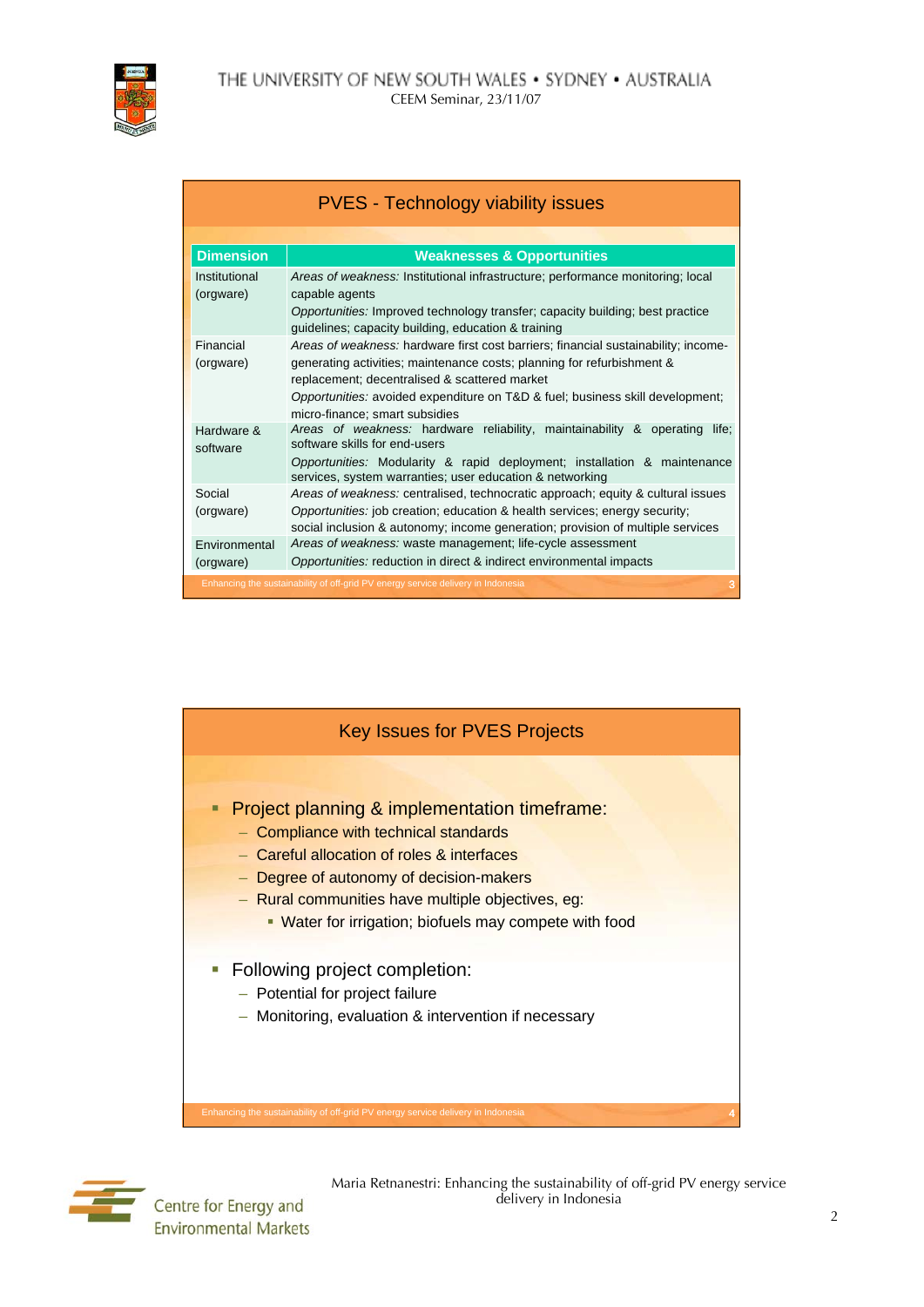





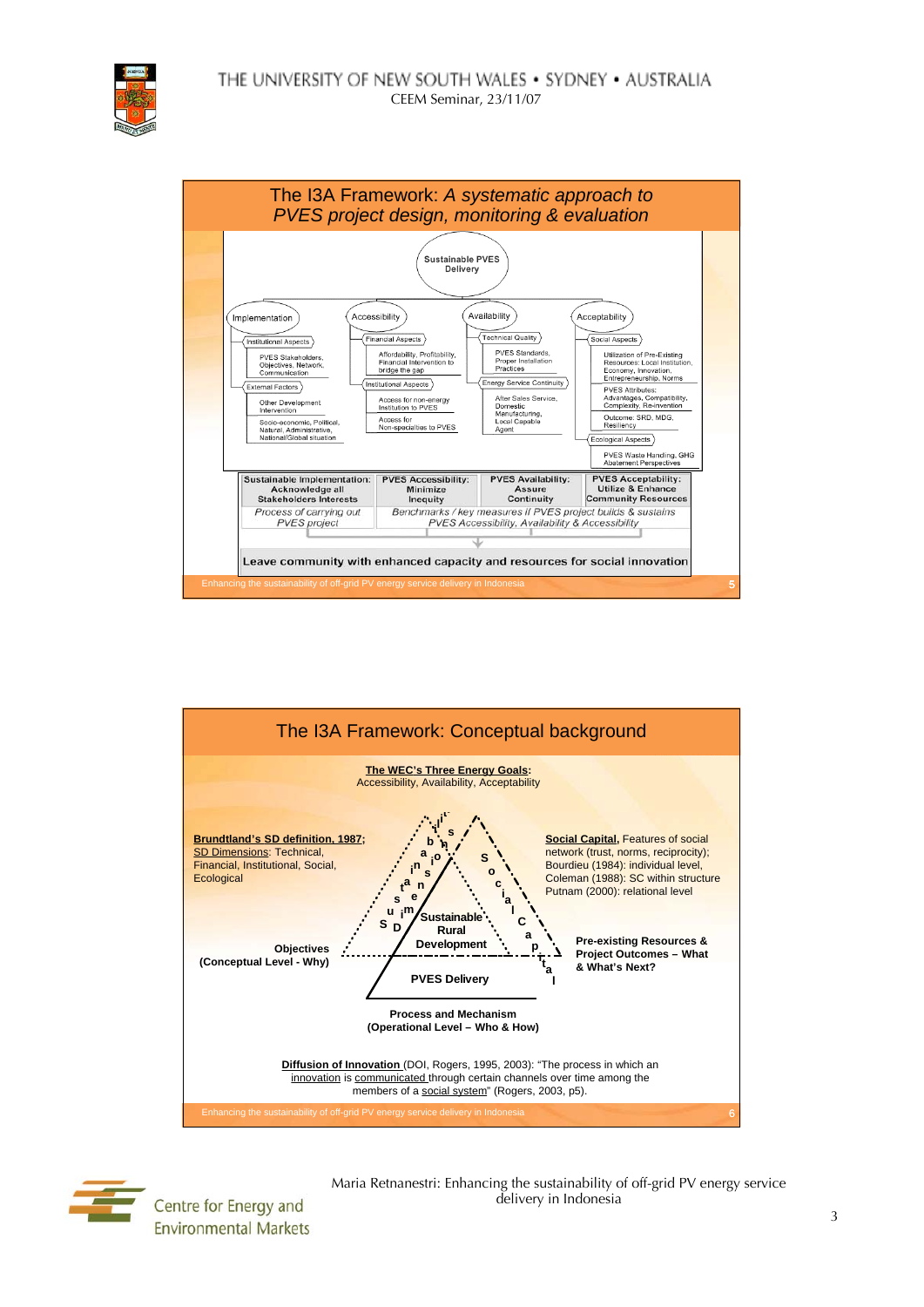THE UNIVERSITY OF NEW SOUTH WALES . SYDNEY . AUSTRALIA CEEM Seminar, 23/11/07







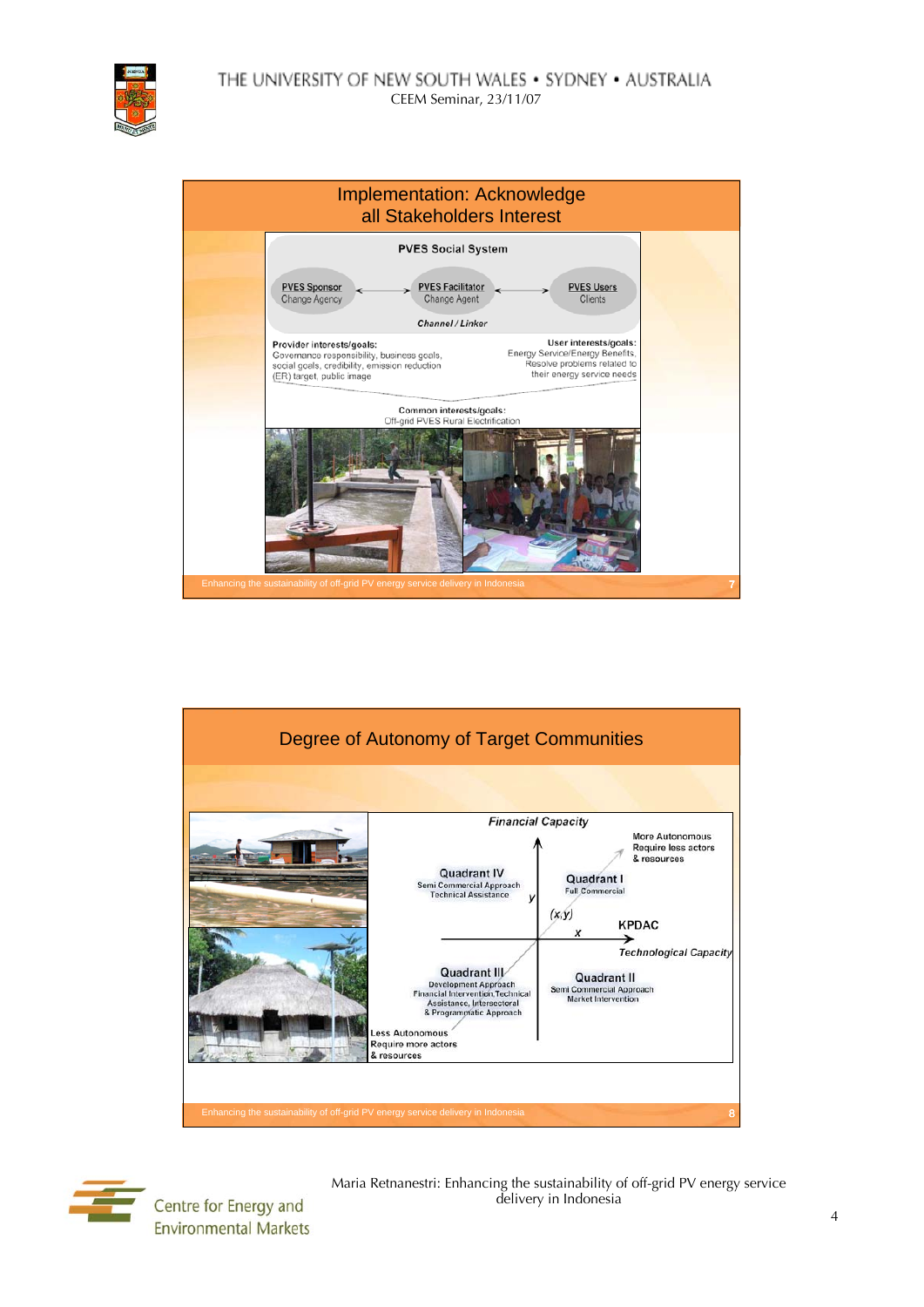





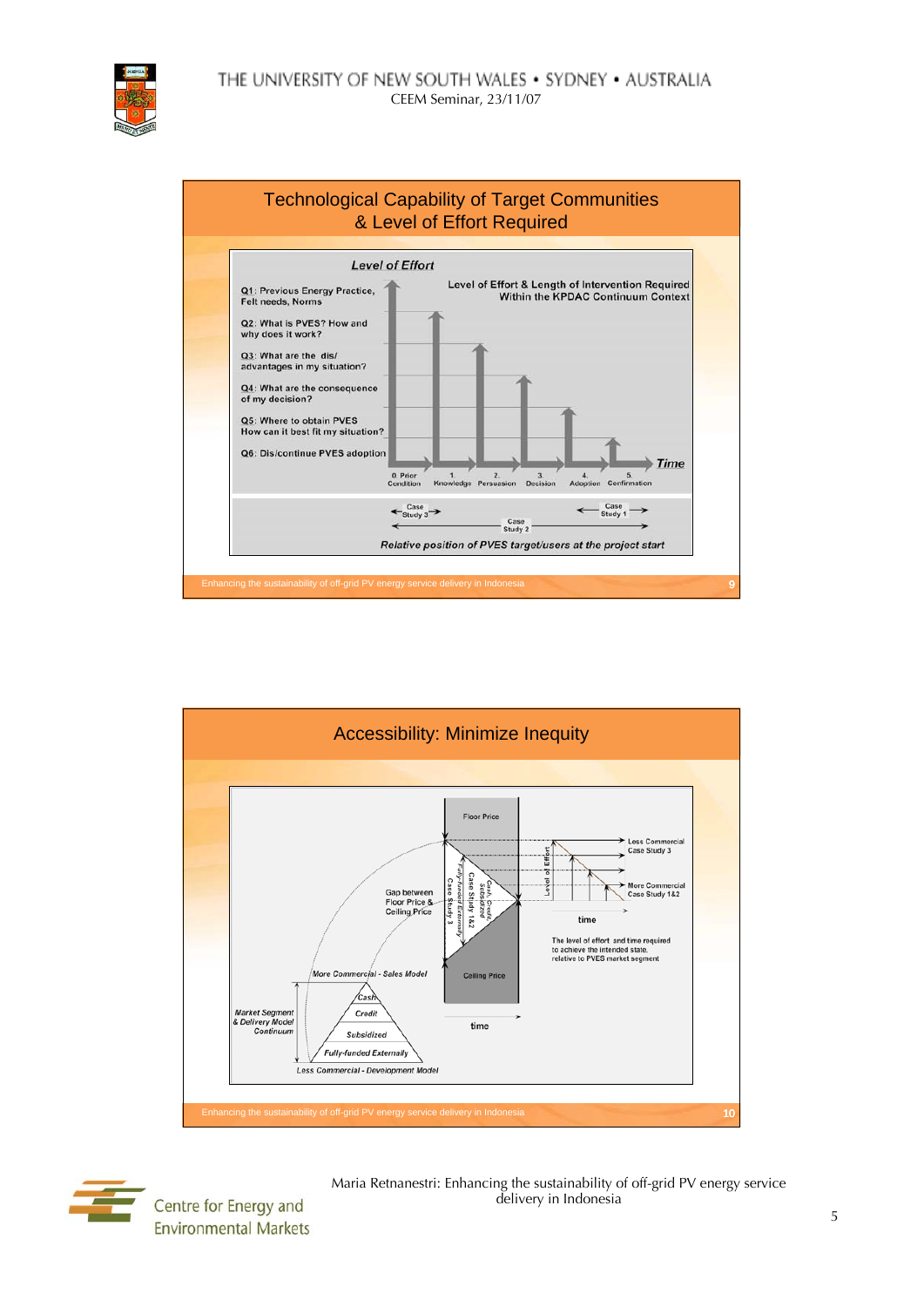

| <b>Availability: Assure Continuity</b>                                                                                                                                                                                                                                                           |    |
|--------------------------------------------------------------------------------------------------------------------------------------------------------------------------------------------------------------------------------------------------------------------------------------------------|----|
|                                                                                                                                                                                                                                                                                                  |    |
| K-P-D-A-C Continuum                                                                                                                                                                                                                                                                              |    |
| Prior Condition<br>Knowledge<br>Persuasion<br>Adoption<br>Decision<br>Confirmation                                                                                                                                                                                                               |    |
| Case<br>Case Study 1<br>Study 3<br>Case Study 2<br>T1 + T2; Availability & Acceptability domains; PVES technical lifetime                                                                                                                                                                        |    |
| T1: Conditional<br>T2: Confirmed<br>Acceptance Stage<br><b>Acceptance Stage</b><br>Beyond PVES project life:<br>PVES project life:<br>After Sales Service, Operation & Maintenance<br>Implementation domain,<br>PVES Acculturation: Users confirm PVES benefits &<br>Users decide to adopt PVES, |    |
| Sales, installation, limited<br>able to continue to innovate constructively after<br>PVES project completion<br>quarantee.<br>Point prone to<br><b>Discontinuation</b>                                                                                                                           |    |
|                                                                                                                                                                                                                                                                                                  |    |
| Enhancing the sustainability of off-grid PV energy service delivery in Indonesia                                                                                                                                                                                                                 | 11 |